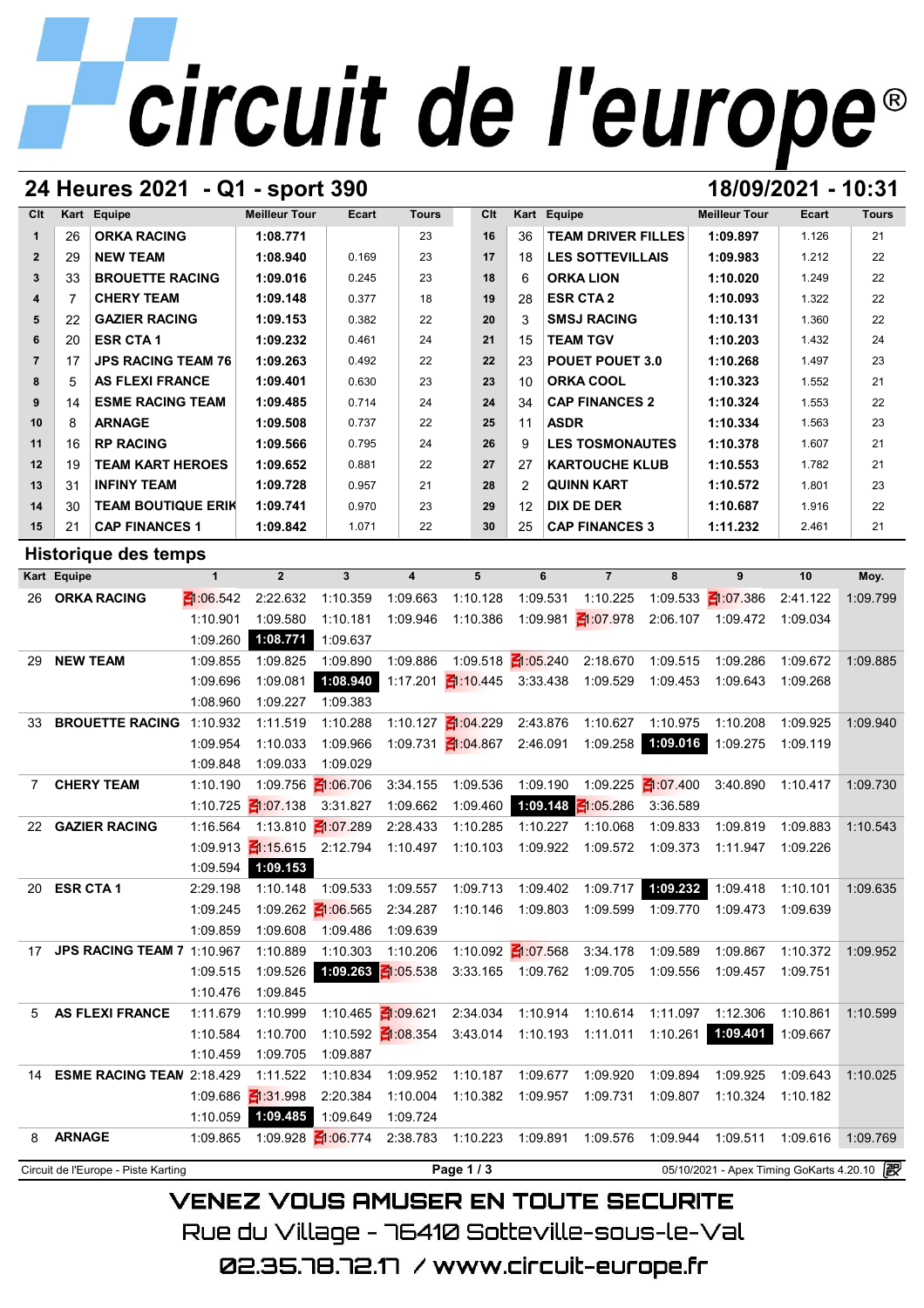## *circuit de l'europe®*

|                                                   | Kart Equipe                   | $\mathbf{1}$         | $\overline{2}$                    | $\mathbf{3}$      | 4                                                   | 5                          | 6                               | $\overline{7}$                                                                   | 8                              | 9                               | 10                                         | Moy.     |
|---------------------------------------------------|-------------------------------|----------------------|-----------------------------------|-------------------|-----------------------------------------------------|----------------------------|---------------------------------|----------------------------------------------------------------------------------|--------------------------------|---------------------------------|--------------------------------------------|----------|
|                                                   |                               | 1:09.606<br>1:09.665 | $\frac{21:27.572}{5}$             |                   | 1:09.508 1:09.599 $\leq$ 1:07.934 2:21.109          |                            |                                 | 1:10.385 1:09.866                                                                | 1:09.660                       | 1:09.673                        | 1:09.557                                   |          |
|                                                   | 16 RP RACING                  | 1:11.951             | 1:11.727                          | 1:11.140          | 1:11.126                                            | 1:10.639                   | 1:11.516                        | 1:11.047                                                                         | 1:11.560                       | 1:10.714                        | 1:11.133                                   | 1:10.660 |
|                                                   |                               | 1:11.185             | $\frac{2}{3}$ :35.125             | 2:36.977          | 1:10.297                                            | 1:10.614                   | 1:09.781                        | 1:09.566                                                                         | 1:09.818                       | 1:10.140                        | 1:10.128                                   |          |
|                                                   |                               | 1:09.642             | 1:09.626                          | 1:10.639          | 1:10.552                                            |                            |                                 |                                                                                  |                                |                                 |                                            |          |
|                                                   | 19 TEAM KART HEROE! 1:21.518  |                      | 1:10.455                          | 1:10.419          | 1:11.885                                            |                            | 1:10.082 $\frac{2}{11}$ :13.990 | 45.101                                                                           | $\frac{2}{10}$ :06.878         | 2:07.108                        | 1:09.829                                   | 1:11.032 |
|                                                   |                               | 1:09.652             | 1:09.835                          |                   | 1:10.496 $\frac{21}{107.508}$                       |                            | 2:45.424 1:10.518               |                                                                                  | 1:10.635 1:10.161              | 1:10.197                        | 1:10.232                                   |          |
|                                                   |                               | 1:10.127             | 1:10.480                          |                   |                                                     |                            |                                 |                                                                                  |                                |                                 |                                            |          |
|                                                   | 31 INFINY TEAM                | 2:30.470             | 1:10.821                          | 1:10.534          |                                                     | 1:10.092 1:09.728 1:10.244 |                                 |                                                                                  | 1:10.389 $\frac{21:04.920}{5}$ | 2:45.564                        | 1:11.309                                   | 1:10.402 |
|                                                   |                               | 1:10.484             | 1:10.609                          |                   | 1:10.050 $\frac{21:06.838}{5}$                      |                            |                                 | 3:35.608  1:10.538  1:10.427  1:10.275  1:10.651  1:10.114                       |                                |                                 |                                            |          |
|                                                   |                               | 1:10.179             |                                   |                   |                                                     |                            |                                 |                                                                                  |                                |                                 |                                            |          |
|                                                   | 30 TEAM BOUTIQUE ER 1:14.011  |                      | 1:11.081                          |                   | 1:10.750  1:10.705  1:08.526  2:27.177              |                            |                                 | 1:10.567                                                                         | 1:10.097                       | 1:10.019                        | 1:11.677                                   | 1:10.614 |
|                                                   |                               | 1:10.804             |                                   |                   | 1:10.353 1:10.272 2:28.969 1:10.346 1:10.359        |                            |                                 | 1:10.059                                                                         | 1:09.916                       | 1:10.226                        | 1:10.022                                   |          |
|                                                   |                               | 1:10.713             |                                   | 1:09.741 1:10.220 |                                                     |                            |                                 |                                                                                  |                                |                                 |                                            |          |
| 21                                                | <b>CAP FINANCES 1</b>         | 1:10.467             | 1:10.334                          | 1:10.049          |                                                     |                            |                                 | 1:10.100 1:09.842 1:10.297 1:16.436 2:57.715                                     |                                | 1:11.209                        | 1:12.226                                   | 1:10.825 |
|                                                   |                               | 1:11.831             | 1:11.919                          | 1:10.849          |                                                     |                            |                                 | 1:10.751  1:10.917 $\frac{21:18.301}{}$ 2:37.090  1:10.645                       |                                | 1:10.767 1:11.475               |                                            |          |
|                                                   |                               | 1:10.453             | 1:10.729                          |                   |                                                     |                            |                                 |                                                                                  |                                |                                 |                                            |          |
|                                                   | 36 TEAM DRIVER FILLE 1:12.167 |                      | $\leq 1.07.471$                   | 2:16.444          | 1:10.363                                            | 1:10.301                   |                                 | 1:10.157 1:09.897 1:02.327                                                       |                                | 2:33.455                        | 1:10.783                                   | 1:10.770 |
|                                                   |                               | 1:11.449             | 1:11.148                          |                   | 1:11.256 1:12.104                                   | 3:07.481                   |                                 | 1:10.883 1:10.539                                                                | 1:10.310                       |                                 | 1:10.765 1:05.291                          |          |
|                                                   |                               | 2:35.279             |                                   |                   |                                                     |                            |                                 |                                                                                  |                                |                                 |                                            |          |
|                                                   | 18 LES SOTTEVILLAIS           | 1:12.544             | 1:11.516                          | 1:10.797          | 1:10.781                                            | 1:10.953                   |                                 | 1:11.127 <b>₹</b> 1:06.557                                                       | 2:17.468                       | 1:11.276                        | 1:11.635                                   | 1:10.877 |
|                                                   |                               | 1:10.492             | $\leq 1.06.114$                   |                   | 2:31.722 1:10.514                                   |                            |                                 | 1:10.300 1:10.293 1:10.945                                                       |                                | 1:11.652 1:09.983               | 1:10.103                                   |          |
|                                                   |                               | 1:10.223             | 1:10.660                          |                   |                                                     |                            |                                 |                                                                                  |                                |                                 |                                            |          |
| 6                                                 | <b>ORKA LION</b>              | 1:10.911             | 1:12.069                          |                   | 1:10.020 $\frac{2}{100}$ 06.768                     |                            | 2:24.995 1:11.944               | 1:11.753                                                                         |                                | 1:11.377 $\frac{2}{10}$ :05.860 | 2:43.296                                   | 1:10.950 |
|                                                   |                               | 1:12.701             | 1:10.345                          |                   |                                                     |                            |                                 | 1:11.042  1:10.250 $\frac{21}{107.873}$ 2:58.163  1:11.308                       |                                | 1:10.352 1:10.602 1:10.043      |                                            |          |
|                                                   | 28 ESR CTA 2                  | 1:10.354<br>1:16.359 | 1:10.137                          |                   | 1:12.310 1:07.964 2:49.054                          |                            |                                 | 1:12.576 $\frac{21:10.433}{2:24.400}$                                            |                                | 1:11.848                        |                                            |          |
|                                                   |                               | 1:10.966             | $\leq$ 1:12.412 2:30.125 1:10.861 |                   |                                                     | 1:13.619                   |                                 | 1:10.753  1:11.028  1:11.404  1:10.736                                           |                                | 1:10.685                        | 1:11.547<br>1:10.093                       | 1:11.642 |
|                                                   |                               | 1:10.464             | 1:11.025                          |                   |                                                     |                            |                                 |                                                                                  |                                |                                 |                                            |          |
| 3                                                 | <b>SMSJ RACING</b>            | 1:12.496             | 1:11.676                          |                   | 1:11.846 <b>₹</b> 1:07.581                          |                            | 3:05.685 1:13.991               | 1:11.605                                                                         |                                | 1:11.834 1:11.922 2:21.811      |                                            | 1:11.238 |
|                                                   |                               | 1:10.990             | 1:10.379                          |                   | 1:10.895  1:10.417  1:10.391 <mark>-1:07.721</mark> |                            |                                 | 2:22.211                                                                         |                                | 1:10.509  1:11.231  1:11.208    |                                            |          |
|                                                   |                               | 1:10.210             | 1:10.131                          |                   |                                                     |                            |                                 |                                                                                  |                                |                                 |                                            |          |
|                                                   | 15 TEAM TGV                   | 1:13.003             |                                   |                   |                                                     |                            |                                 | 1:12.619 1:12.944 1:09.203 2:25.784 1:12.165 1:12.098 1:11.882 1:12.015 1:07.299 |                                |                                 |                                            | 1:11.281 |
|                                                   |                               | 2:26.233             |                                   |                   |                                                     |                            |                                 | 1:11.139 1:10.550 1:11.264 1:10.961 1:11.468 1:10.998 1:10.942 1:10.239 1:10.349 |                                |                                 |                                            |          |
|                                                   |                               | 1:10.309             |                                   | 1:10.203 1:10.209 | 1:10.274                                            |                            |                                 |                                                                                  |                                |                                 |                                            |          |
|                                                   | 23 POUET POUET 3.0            | 1:14.430             | 1:13.825                          | 1:12.261          |                                                     |                            |                                 | 1:13.016 1:08.335 2:37.486 1:12.278 1:11.710 1:11.626                            |                                |                                 | 1:11.478                                   | 1:11.586 |
|                                                   |                               | $\frac{2}{3}$ 42.144 | 2:32.334                          |                   |                                                     |                            |                                 | 1:11.160  1:11.219  1:10.657  1:10.821  1:10.999                                 | 1:10.991                       | 1:11.133                        | 1:10.606                                   |          |
|                                                   |                               | 1:10.960             |                                   | 1:10.711 1:10.268 |                                                     |                            |                                 |                                                                                  |                                |                                 |                                            |          |
|                                                   | 10 ORKA COOL                  | 1:12.063             |                                   |                   |                                                     |                            |                                 | 1:11.610 1:11.384 1:07.872 2:12.951 1:12.345 1:12.222 1:07.665 3:13.310 1:10.806 |                                |                                 |                                            | 1:11.268 |
|                                                   |                               | 1:10.833             |                                   |                   |                                                     |                            |                                 | 1:11.317 1:10.523 1:10.825 1:10.323 1:08.423 2:12.874 1:11.527 1:10.825 1:10.770 |                                |                                 |                                            |          |
|                                                   |                               | 1:11.652             |                                   |                   |                                                     |                            |                                 |                                                                                  |                                |                                 |                                            |          |
|                                                   | 34 CAP FINANCES 2             | 1:12.335             | 1:11.475                          |                   |                                                     |                            |                                 | 1:10.723 1:10.324 1:10.417 1:10.692 1:22.220 2:47.238                            |                                | 1:10.886                        | 1:11.347                                   | 1:11.033 |
|                                                   |                               |                      |                                   |                   |                                                     |                            |                                 | 1:12.789 3:10.725 2:35.328 1:11.245 1:11.111 1:10.804 1:10.445 3:07.242 2:09.530 |                                |                                 | 1:11.012                                   |          |
|                                                   |                               | 1:10.554             | 1:10.370                          |                   |                                                     |                            |                                 |                                                                                  |                                |                                 |                                            |          |
|                                                   | 11 ASDR                       | 1:13.127             |                                   |                   |                                                     |                            |                                 | 1:12.147 1:11.466 1:11.207 1:11.414 1:12.438 1:22.482 2:29.674 1:11.620          |                                |                                 | 1:11.127                                   | 1:11.288 |
|                                                   |                               | 1:10.711             |                                   |                   |                                                     |                            |                                 | 1:11.271 1:10.644 1:10.525 1:10.334 1:07.686 2:49.843 1:11.273 1:11.480          |                                |                                 | 1:11.030                                   |          |
|                                                   |                               |                      |                                   |                   |                                                     |                            |                                 |                                                                                  |                                |                                 |                                            |          |
| Page 2 / 3<br>Circuit de l'Europe - Piste Karting |                               |                      |                                   |                   |                                                     |                            |                                 |                                                                                  |                                |                                 | 05/10/2021 - Apex Timing GoKarts 4.20.10 2 |          |

**VENEZ VOUS AMUSER EN TOUTE SECURITE** Rue du Village – 76410 Sotteville-sous-le-Val

02.35.78.72.17 / www.circuit-europe.fr